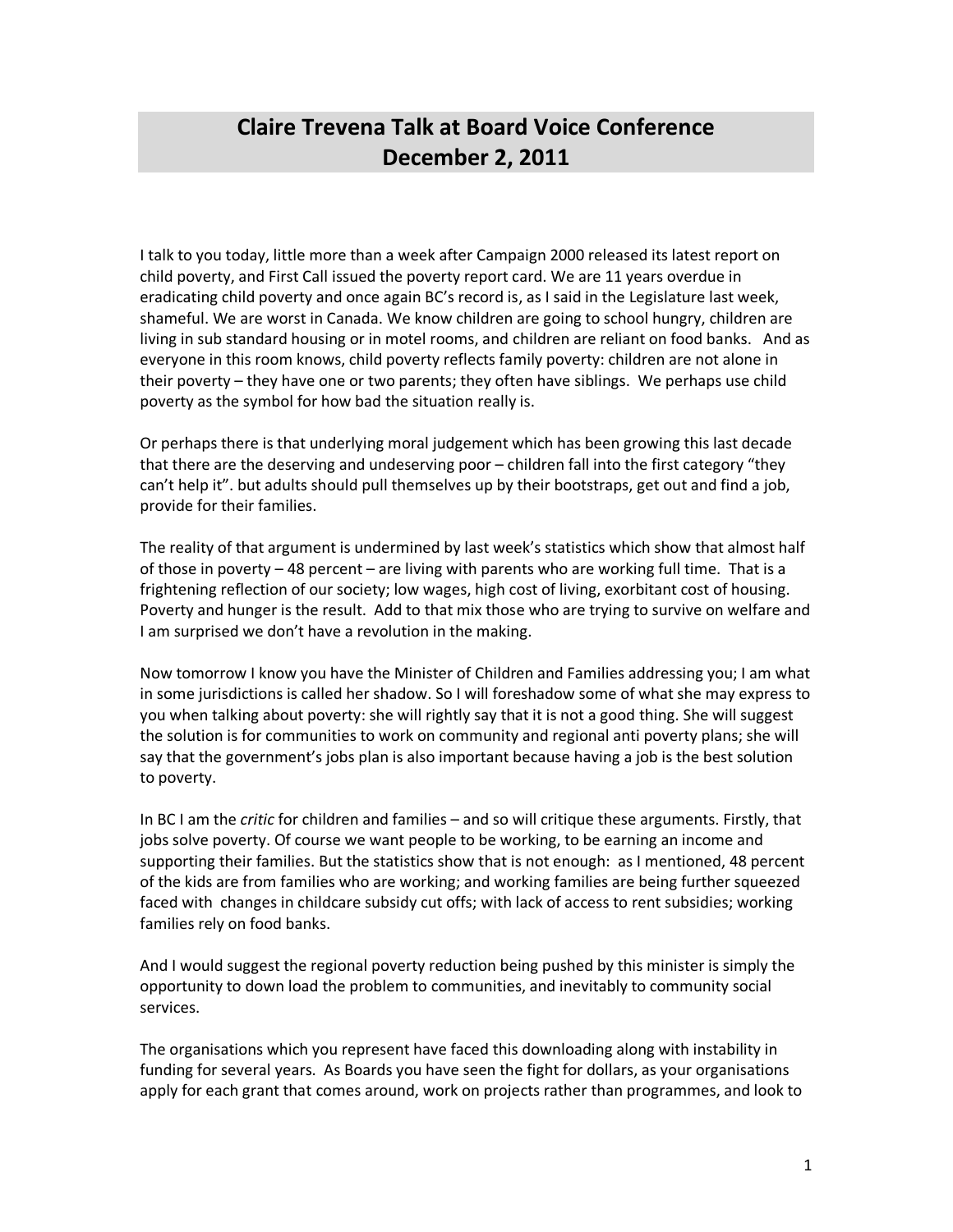lotteries for those extra dollars. And that is one of the saddest and most ironic aspects of the last ten years – organisations like yours are forced to rely on money which comes primarily from the poorest in our society, and from those who are addicted; those who hope their life will change through gaming. In fact those people that your services in the end often support.

There is no question that the community social service sector needs stable funding. If we are serious about sustainable communities, and supporting the children and families in our towns and cities we have to ensure that money is there to provide long term programming.

 The sexy items, to use a journalistic term, in the social portfolio for governments are always health care and education. They get the profile and proportionally healthcare at least gets the dollars. And they should get money. A civil society in our culture works best with an educated populace; and people have every right to access public healthcare. It's just and in societal terms it is cost efficient.

However, unless people have clean, safe housing and have an income greater than one which barely meets basic needs they are neither going to benefit fully from education nor are they likely to be healthy. In basic terms, cold, hungry and tired kids don't learn to the best of their ability and they are likely to be susceptible to illness. And that is the best case scenario; we all know the other problems that poverty can inflict on a family: alcohol or drug addiction, violence or abuse. (These are not symptoms only of poverty but poverty can trigger them).

A government must be willing to tackle poverty and to improve the social determinants of health. To

 improve the communities in which we live, we should also be putting public money into programmes which improve people's quality of life – whether it is a healthy babies programme, a violence against women programme or a teen drop-in for street entrenched youth. We need to work together to break the generational cycle of poverty and create a foundation on which everyone in our society has the opportunity to thrive.

You will hear from the minister that "one size doesn't fit all"; and no, it doesn't. But unless there is a concerted effort to reduce poverty, tackle inequality, across the board, we are making an insignificant and unstable difference. I cite an example quoted by one community leader talking about how her jurisdiction tried to lighten the load on poor families by offering free entrance to activities at the rec centre – but then realised people weren't taking up the offer, because they could not afford the bus fare to get to there.

Adrian Dix has made it clear from the outset of his leadership that dealing with inequality is a priority. Without tackling the growing divide our society, our communities will not thrive. I would say we have a moral imperative to tackle poverty. At the end of the last week we again tabled a Poverty Reduction Bill, and continue to call on the government to adopt it. Nearly all other jurisdictions in Canada; Alison Redford says she is now developing one for Alberta which leaves only BC and Saskatchewan without such a government level effort.

I accept a piece of legislation is not a magic wand: it will not make everything right overnight. But it will provide a concerted focus; it will provide energy and initiative; it will put a minister in place and mandate the government to act rather than expect the private sector to come and solve society's ills; I think we have seen that approach does not work..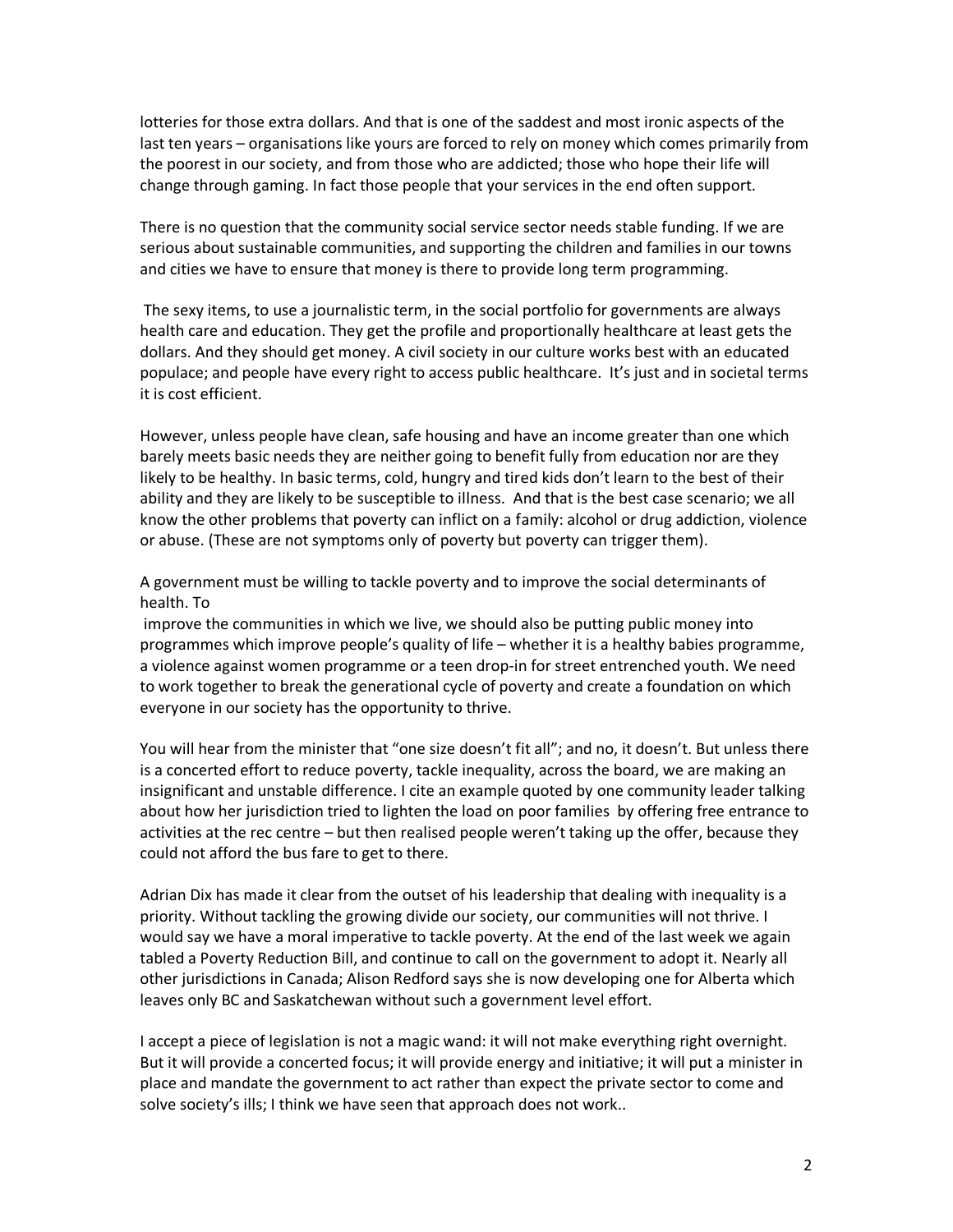We are opposition. It is – particularly in BC – highly unlikely that the government will adopt *our* plan. But it is our job as her majesty's loyal opposition to highlight the defects in government policy. Other voices are coming out and saying it is time to act among them the Representative for Children and Youth who has been demanding a *province wide* poverty reduction strategy.

Likewise it is up to civil society to make their voice – your voice –heard.

Giving voice, joining together to demand change.

We have been in opposition for six years; but it was through a vociferous opposition (when Adrian was the critic for children and families) that we got a child and youth representative. It is through vociferous opposition that the government has finally acknowledged there are problems with CLBC– although if the minister could have sat in my office on Monday and heard the sad painful stories from families involved with CLBC she might have been encouraged to act on those problems: the 75 year old mother who is running out of energy and options for her daughter; the mother who as soon as she'd filled in the requisite paperwork for her 25 year old daughter, was told that her file may as well be closed immediately because there's no money; the mom whose daughter, with spina bifida and an  $IQ$  of  $-74$  – who gave into tears.

We are a wealthy province: we have an abundance of natural resources, a base of crown public – lands, and an educated society. It doesn't have to be this way; it shouldn't be this way.

The traditional way of funding public services is through taxes. Adrian Dix has committed to roll back the corporate tax cuts to 2008 levels. He's also committed to a tax on financial institutions. And I think it is incumbent on anyone who believes in public services, who believes in programmes to help the most vulnerable in our society, to start to think about -and talk about taxes as positive and as beneficial. It's what provides the public services we can and should expect.

Unfortunately we have had thirty years (not just the last decade – this goes back to Thatcher, Reagan and Milton Friedman) where taxation is spoken of as an anathema. While south of the border, Warren Buffett is starting to argue for increasing tax rates, we have no similar voice here. But taxes are what pay for societal well being – they pay for our foundations and our stability.

We have seen over the last ten years the impact of massive tax cuts; it does not mean people have more choice – it means people have fewer services; it means the organisations you work with have to do more with less. The private sector does not fill the gap; it never has done. We can look back easily over our history – whether it is healthcare, welfare, or education. We need public services funded through the public purse. Without it, the levels of child poverty – of poverty -- will simply keep on growing.

 Maybe it is the time of year, maybe my British heritage, but I am reminded of A Christmas Carol – the Second of the Three Spirits, the Ghost of Christmas Present. Hiding among his rich fur lined robes, with the backdrop of a roaring fire and plenty of food are two waifs.